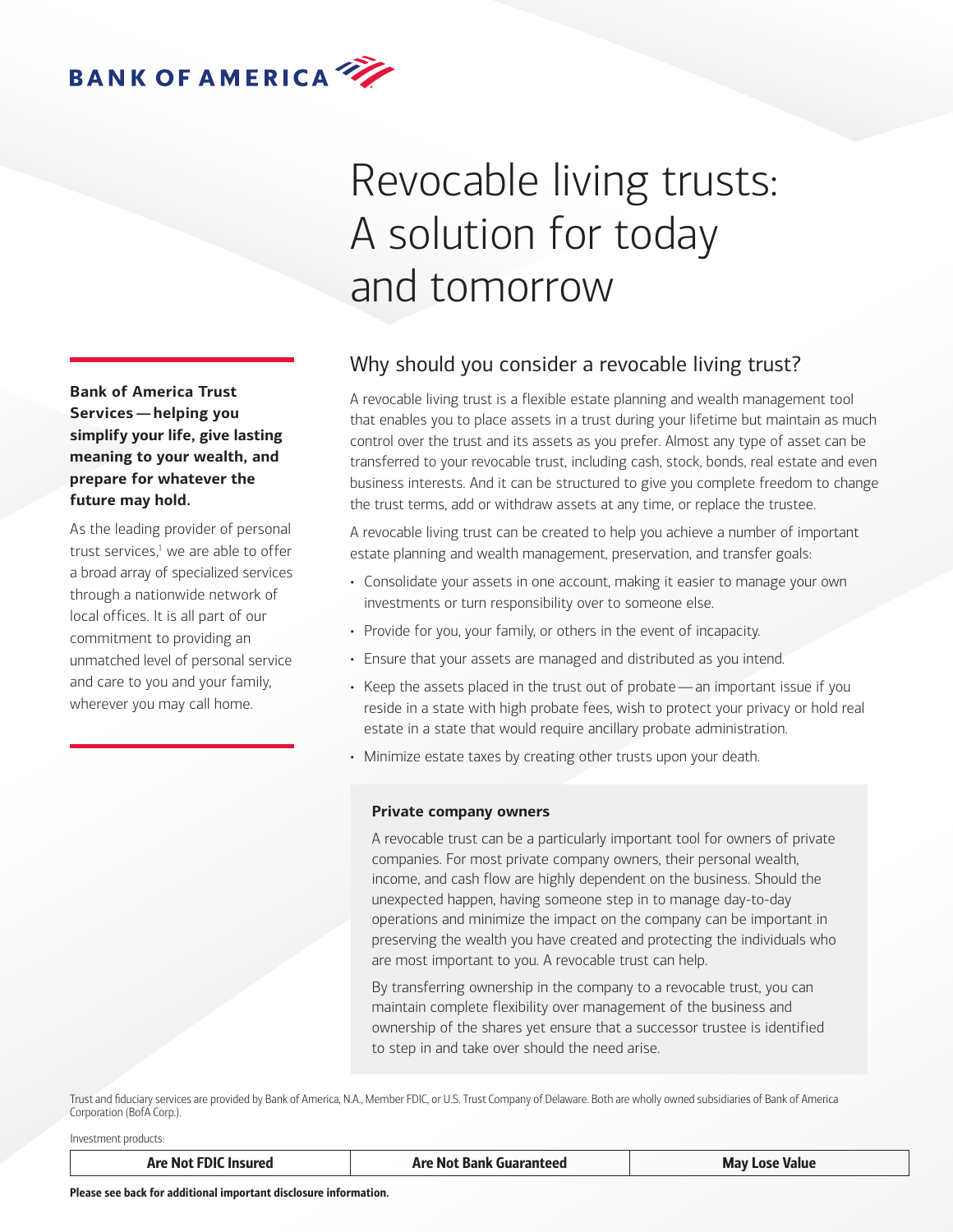# Trustee Options

The assets you transfer to your revocable trust are legally owned by the trust and administered by the trustee. That makes your selection of a trustee an important consideration. With a revocable trust, you have many options:

Serving as your own trustee - You can serve as the trustee, managing the assets or delegating that responsibility to another. If you serve as your own trustee, you will need to name a successor trustee to step in and take over managing the trust in the event of your disability or death.

Appointing someone else as trustee - You can appoint someone else to serve as trustee, managing the trust for you. That trustee can be an individual or institution (corporate trustee) and will have fiduciary responsibility for handling the trust in your best interest and/or that of the beneficiaries you choose.

Appointing co-trustees - You can name two or more individuals (including yourself) or a combination of individuals and a corporate trustee to serve together.

## **A word about trusts and wills**

Having a trust does not make a will unnecessary. Trusts are just one component of an overall estate plan, which typically includes a will, a living will (medical instruction about your treatment wishes), and a power of attorney (authorization for someone else to act on your behalf).

A will is needed to deal with any assets that have not been transferred to a trust and to nominate a personal guardian for any minor children. Your will can also be used to create trusts upon your death that may help minimize estate taxes and ensure that your assets are distributed and used as you intend.

# Getting started

Your advisor can act as a valuable resource in creating a revocable living trust. The process includes:

## Determining your estate planning and wealth management goals

Setting up a revocable living trust is one important part of an overall financial strategy. Your advisor, working in conjunction with your legal and tax advisors, and Bank of America trust professionals, can assist in reviewing your overall wealth management planning needs. This team of professionals can help you implement a comprehensive wealth management planning strategy that may include a combination of trust and other wealth management planning solutions.

# Creating your trust document

Your attorney will draft your trust agreement. The terms will govern how much flexibility and control you have over the trust during your life and can provide for the creation of trusts following your death that may help minimize estate taxes. Careful drafting is critical to ensure it clearly and accurately reflects your goals and desires. Your advisor, together with Bank of America trust professionals, may assist in discussions with your attorney to maintain continuity with your overall financial and wealth management planning goals.

# $\bigcap_{n=1}^{\infty}$  Selecting your trustee

You can be your own trustee, appoint an individual trustee, appoint a corporate trustee or choose any combination of these as co-trustees. Your advisor, working with Bank of America trust professionals and your other advisors, can help you explore the options.

## Choosing appropriate investment options

In addressing the unique needs of each trust or fiduciary account, Bank of America uses a disciplined investment process that employs a wide range of potential investment solutions across asset classes, styles and risk profiles. Investment decisions are guided by an investment policy statement designed specifically for each account that takes into consideration investment objectives, the needs of current as well as future beneficiaries, likely duration, and anticipated distribution and liquidity needs. Perspective on economic, market and investment themes from the Chief Investment Office provides forward-looking guidance. The result is an investment process that provides for flexibility and innovation while maintaining fiduciary investment standards.